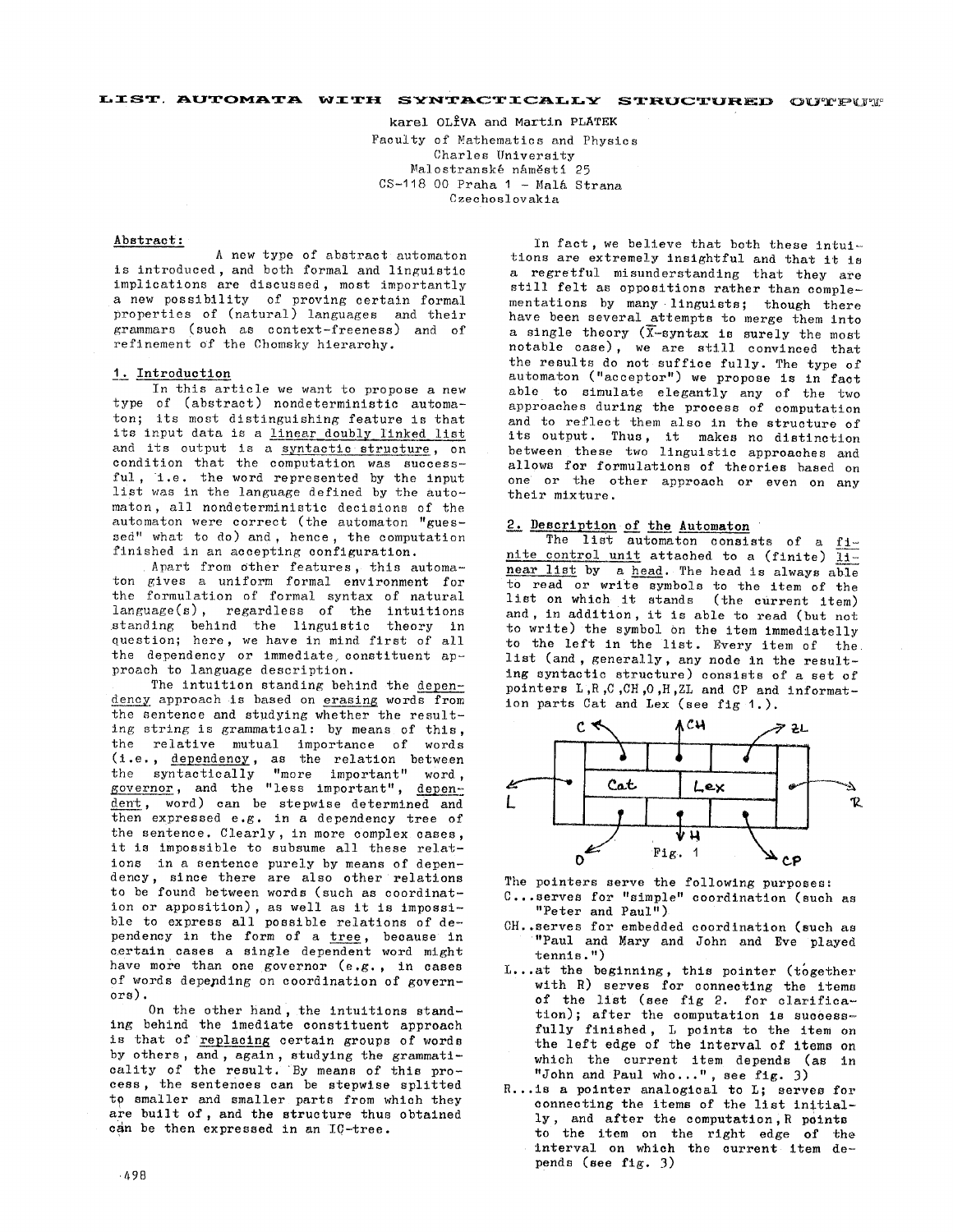- $0.$ ..at the beginning, the value of this pointer equals to L; however, it does not change during the whole computation and , hence, keeps the information about the input order of the items in the input list
- H...during and after the computation, the value of this pointer is the "head" (in the sense used in  $\bar{x}$ -syntax) of the phrase represented by the daughter nodes of the current node (current item) in the syntactic (sub)tree
- $ZL$ , CP. serve as auxiliary pointers in processing complicated syntactic constructions (coordinations, non-projective constructions)



Fig. 2



#### Fig. 3

Further, let P be set of pointers  ${C, \text{CH}, L, R, O, H, ZL, ZP}$  ,and, in addition, let THIS be a special pointer the value of which :is always the current item. Let NIL be a special "empty" value of a pointer. Then, we define the following basic operations of the automaton :

- DEL(x,y)...for  $x \notin P$ ,  $y \notin P$  u  ${\text{THIS}}$ ; this operation takes the item which is the value of y and sets the value of its pointer x to NTT.
- $CON(x,y,z)$ ...for  $x \in P$ , y,zeP v (THIS}; performing this operation means setting the pointcr,x of the item y to the value z
- $GO(x)$ ...for  $x \in P$ ; the head of the automaton moves from the current item to the item which is the value of x. If x=THIS or  $x=NII$  the state of the control unit becomes undefined (i.e., an error occurs)
- $NEW(x) \dots for x \in P$ ; a new item is created and the value of x is set to this new item. All pointer values of the new item are set to NIL, the information part of the item is copied from the current item
- $WRTTE(1)$ ...1 is a symbol from the alphabet of the automaton; the value of Cat of the current Item Is set to i

All operations are performed relatively to the current item  $(i.e., "x" in their descriptor$ tion means "x of the current item"). Their intuitive sense is reshaping the input list to a more complex structure by means of setting and changing the values of pointers.

Further, these basic operations can be combined to complex operations. For the purposes of description of Czech syntax, we defined complex operations of the following types (again, the pointers are those of the current item):

- Z. GO(R)
- II. WRITE(a)
- III. CON(R,L,R)  $CON(L, R, L)$ DEL(R ,THIS)  $G(1)$
- iv. GO(L)  $CON(R, L, R)$  $CON(L, R, L)$ DEL(L ,THIS)  $GO(R)$
- **v. NEW(H)**   $CON(R, L, H)$  $CON(R,H,R)$  $CON(L, H, L)$ CON(L,R ,H) DEL(R ,THIS) DEL(H ,THIS )  $GO(L)$

and other eight complex operations serving for processing coordination, non-projective constructions etc. The automaton performs each of these operations in one step of the computation; the next operation to be performed is chosen according to the current internal state of the control unit and the information read by the head (i.e., information contained in the current item and its left neighbour in the list). Performing one step of the computation means performing one of the complex operations and, possibly, changing the internal state of the control unit, both according to the transition function of the automaton.

The set of complex operations introduced has two important features: first, with the help of this set, we are convinced, it is possible to describe sufficiently complete surface syntax of Czech. Second, the set of complex operations of the automaton we use for the description of Czech syntax guarantees that any language accepted by the automaton with these operations is context-free. This point probably deserves further discussion: the matter is that by changing the set !of basic operations (i.e., by adding some new basic operations and/or by removing the current ones) and/or by limiting the choice and ordering of basic operations in an appro priate way and/or by limiting the number of "visits" of the head on an item of the list, it is possible to characterize the explicative power of different subtypes of the automaton and, hence, to characterize different types of grammars strongly equivalent with the automaton in question. Thus, e.g., categorial grammars can be shown to be strongly equivalent with automata with operations I-IV and with the number of "visits" limited by constant; context-free grammars are strongly